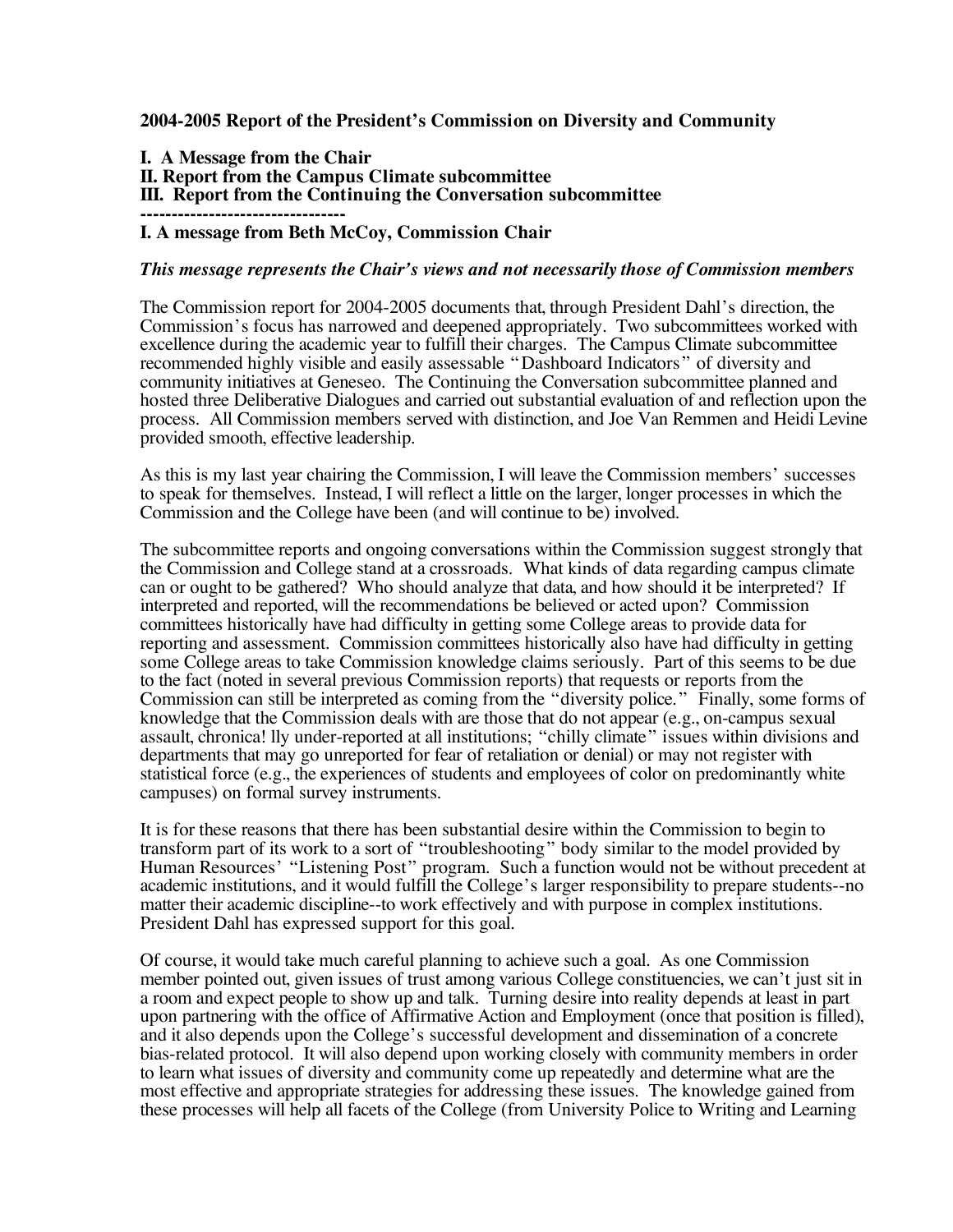Center) to better determine what kinds of education and outreach can be done.

In this way, the Commission will be better positioned to support the development of diversity and community at Geneseo from the grassroots up. As this year's Campus Climate subcommittee report notes, however, action from the top down is crucial. Such action would include visible, active administrative participation in Commission initiatives such as Deliberative Dialogue, but it can also come in other forms.

As merely one example out of many possible ones, both anecdotal evidence and formal academic research affirm the existence of gendered differences when it comes to assertiveness. In short, assertive men are often seen to be wise and effective while assertive women (no matter how cool and calm) are often seen to be irrational and out of line. These gendered inequities in reception are widely known, and they have substantial impact in the everyday workings of all institutions. At academic institutions, these inequities affect divisional and departmental governance and decisionmaking and create low morale and frustration. Yet, even when leaders understand the problem intellectually, behaviors and attitudes producing the low morale and frustration are generally permitted to continue. Strong administrative acknowledgment of the problem, of research affirming its existence, and of the negative costs of allowing the inequity to continue can go a long way towards opening up ar! eas for conversation and positive change. The conversations that would emerge in the context of a top-down address might then be appropriately given a forum in a Deliberative Dialogue.

As the Continuing the Conversation subcommittee report acknowledges, however, topics for Deliberative Dialogue cannot always be generated from the top. Ideas from the top of the hierarchy may be viewed with suspicion, as "Big Brother" orchestrating a carefully scripted performance disguised as "open conversation." This, as well as the sheer workload created by the Deliberative Dialogue initiative, represents another crossroads at which the Commission and College stand: how to balance grassroots initiatives with administrative directives. With the imminent visit of a team from Franklin Pierce College (the institution widely credited with spearheading the Deliberative Dialogue initiative on college campuses), the Commission hopes to address this dilemma, as well as many others.

# **II. President's Commission on Diversity & Community Climate Assessment Subcommittee Report**

**Committee Members**: Tabitha Buggie-Hunt, Marie Henry, Heidi Levine (chair), Leigh Miller, Zhiming Zhao

# **Charge to the Subcommittee**

The 2004-05 charge to the Climate Assessment subcommittee of the Commission on Diversity and Community was twofold: conduct data analyses from the 2004 and 2001 climate surveys; develop a list of dashboard indicators related to campus climate, along with recommendations regarding the use of these indicators.

#### **Dashboard Indicators**

The committee focused on identifying areas that are easily assessed and reflect a range of issues related to campus diversity for use as dashboard indicators. Following are the committee's recommendations for dashboard indicators and their utilization:

*1. Inclusion of topics related to a range of diversity issues in courses across the curriculum –* Periodic review of course descriptions and syllabi should be conducted to assess progress in this area.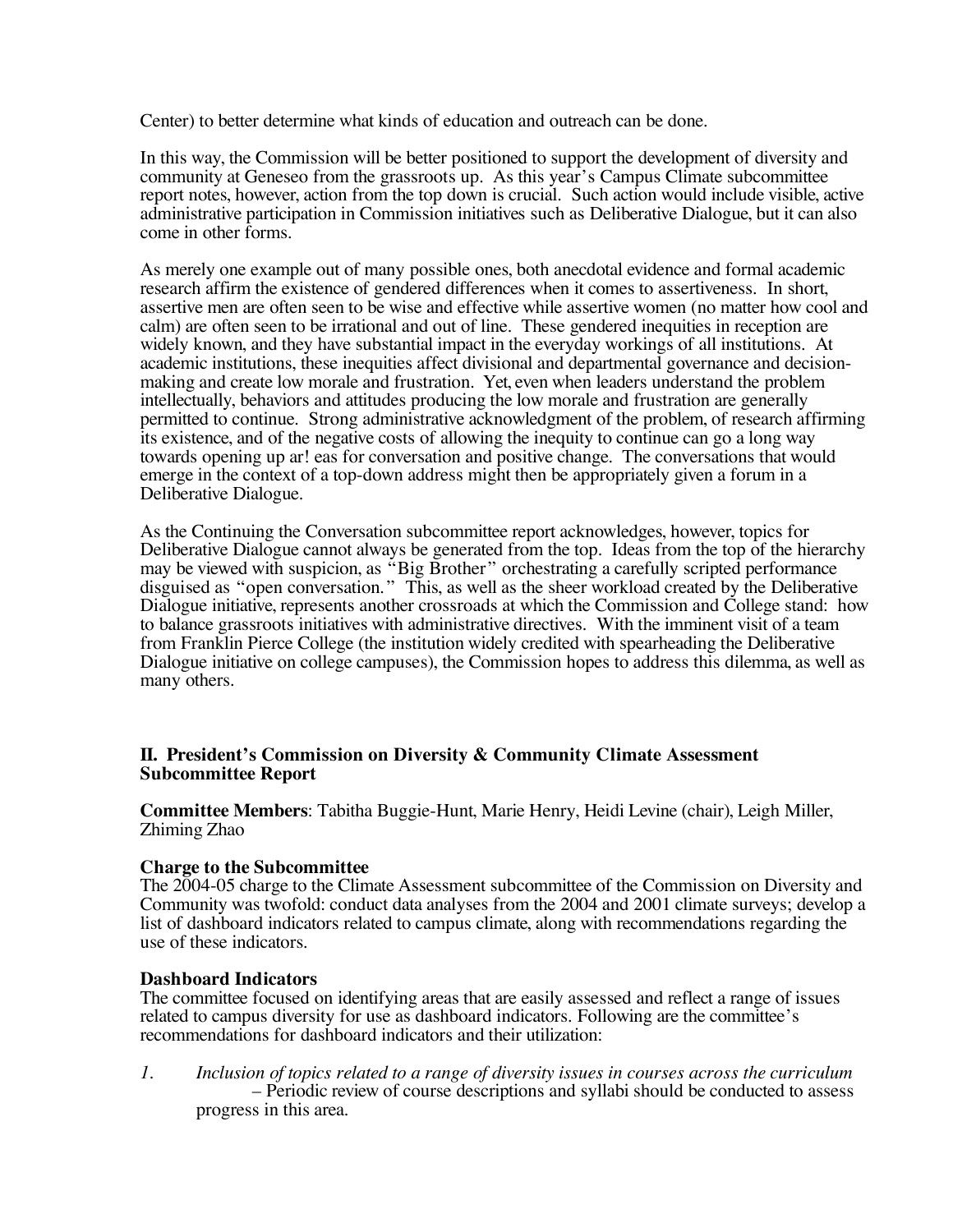- *2. Guest speakers addressing diversity-related topics* An annual review of guest speakers brought to campus would provide data regarding the prominence of diversity issues on campus.
- *3. Participation by students, faculty and staff in diversity*-*related activities* Participation should be assessed encompassing a variety of activities and dimensions:
	- a. Participation in on-campus diversity-related events and activities;<br>b. Comparisons of group representation at campus events and
	- b. Comparisons of group representation at campus events and activities.
	- c. Attendance and presentations at professional conferences and meetings addressing diversity-related issues;
- *4. Applications and "yields" of individuals of color* Annual assessments should be made of the number of students, faculty and staff applying for admissions/positions at Geneseo. Assessments should include percentages of those offered admissions/ positions who accept offers. In addition, applications and yields by individuals with self-reported disabilities could also be periodically assessed.
- *5. Reports of bias-related incidents –* The College needs to determine the best means for encouraging students and others to report bias-related incidents, as well as the means for gathering those data (e.g., web-based report form). Once the processes for collecting and maintaining these data are resolved annual review of reports
- should be conducted. *6. Administrative support for diversity-related initiatives –* Administrative support for diversity-related initiatives is reflected in:
	- a. Provision of fiscal and other resources to support activities (e.g., Vice President's grants, funding to support Commission activities);
	- b. Administrative presence at and participation in diversity-related campus events (e.g., Deliberative Dialogues);
	- c. Upper level administrators taking on visible roles leading diversity

Responsibility for conducting these assessments could be distributed among College divisions and departments with functions related to the related indices.

#### **Climate Assessment**

The committee has been working with Catherine Renner, Director of Institutional Research, on the survey data analysis. Analyses include a factor analysis of the instrument, comparisons between student groups, comparisons across groups (students, faculty, staff), and comparisons between survey administrations.

We expect to complete this task early in the 2005-06 academic year and will submit a report summarizing our findings at that time.

# **III. CONTINUING THE CONVERSATION SUBCOMMITTEE REPORT: Fall 2004- Spring 2005**

Committee Members: Irene Belyakov, Kelly Clark, Ralph Carrasquillo (Volunteer Facilitator) Sarah Donaldson, Cindy Durand, Amanda Gitomer, Becky Glass (representing the Center for Excellence in Teaching and Learning), Cristina Geiger, Dave Geiger (Volunteer Facilitator), Viet Ha Do, Savi Iyer (Volunteer Facilitator), Dave Levy, Beth McCoy, Bob Owens, Monica Schneider, Kate Steinnagel, Kathy Trainor, Joe Van Remmen (Chair).

**-------------------**

### **Special Mention**

The Center for Excellence in Teaching and Learning has been critical to our success at both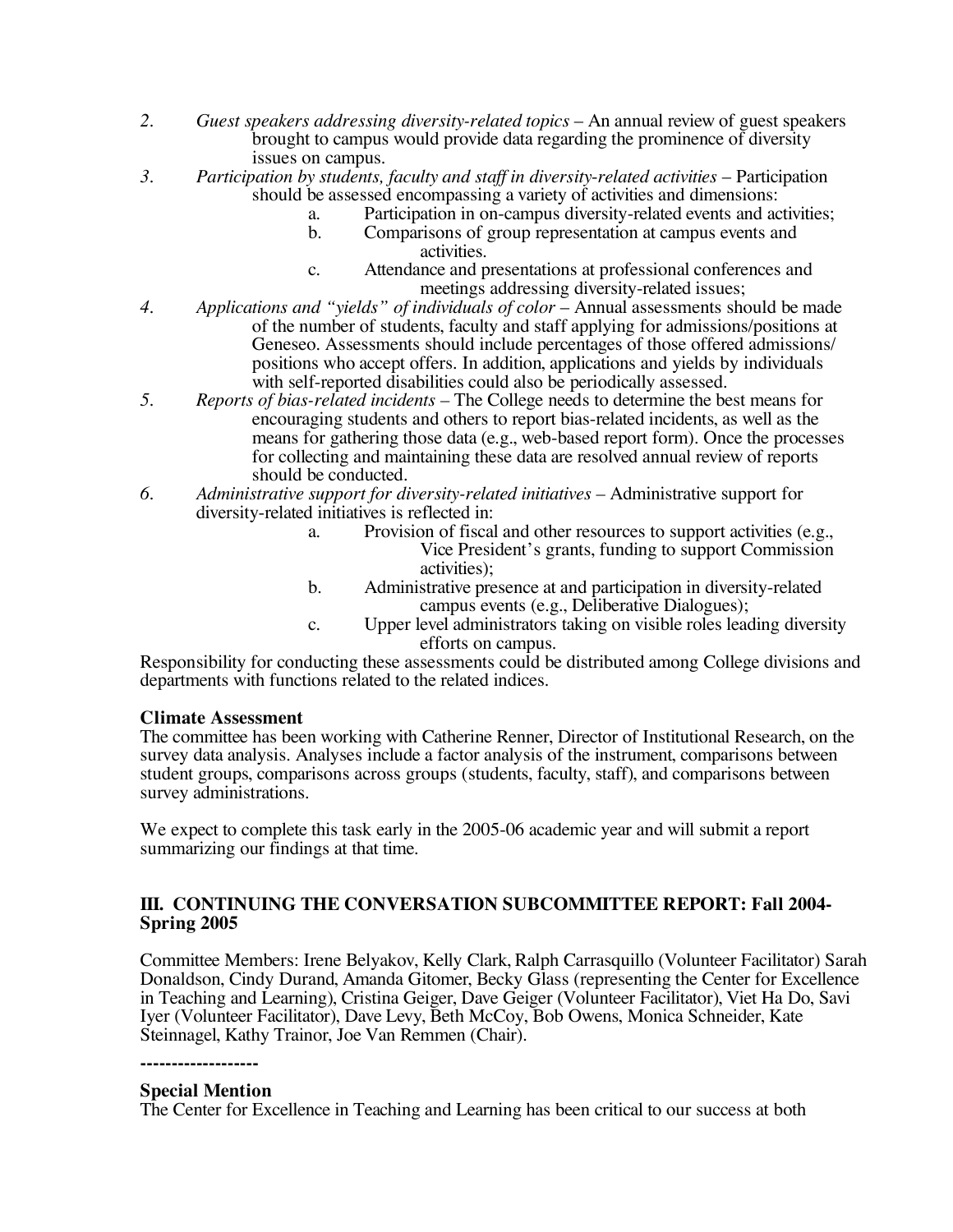planning and holding the events mentioned throughout this report. Becky Glass has provided crucial support. Her work and guidance throughout the many tasks has been critical and much appreciated by our entire committee. --------------------

#### **President's Charge**

"… Building on the strong base already established and working closely with the Center for Excellence in Teaching and Learning, I ask that the Commission continue to implement discussions across campus based on deliberative dialogue. I hope you will be able to foster an ongoing conversation and move from deliberative dialogue to sustained discussions that lead to positive change. Diversity in the classroom is an excellent topic on which to begin, but I encourage you to explore other issues…."

# **What is Deliberative Dialogue?**

"Deliberative Dialogue" frames an issue to provide 3-4 "choices " or viewpoints that the trained facilitator provides to the group in the course of a 1 1/2- to 2- hour session. The group discusses each choice using a process that moves from a "statement of the approach" through "what should be done" to "drawbacks, dangers, trade-offs" so that each viewpoint is processed using the same framework. We learned that a goal of deliberative dialogue is to find common ground on which people who hold different viewpoints can agree with others in the group. This goal is different than compromise, which implies that people move from their original positions.

Franklin Pierce College distinguishes between deliberative dialogue, a one-time discussion, and sustained dialogue, an on-going discussion that develops from a deliberative dialogue. Participants in a sustained dialogue progress "from personal experience through examining all points of view to consideration of strategies for action and change" (Topsfield Foundation, 2003).

**• The Subcommittee's Work** "Deliberative Dialogue" at SUNY Geneseo. Three dialogues were held during the school year, with two different themes. "Engaging Diversity in the Classroom" occurred in September 2004 and again in February of 2005. In March 2005, people met for a dialogue "Bias and Hate on Campus: What's a Community to Do?".

**• The Subcommittee's findings:** To put it mildly, Deliberative Dialogues take a lot of work. That this work is done by people who are already oversubscribed with duties and responsibilities cannot be overemphasized.

What we have learned:

- **1. Space counts:** Spatial planning for the event is important. Generally, we need a large room for 100 or so people (initial Dialogue instruction) and 4 or 5 smaller rooms for groups of 15 or so (the actual deliberative sessions). Scheduling dialogues for the campus is often dependent on whether or not we can get the needed space.
- 2. **Being inclusive takes work:** Crafting approaches that bring in a variety of viewpoints has been a somewhat frustrating, time-consuming but eventually gratifying task.
- 3. **Assessment takes work:** The paper documents needed for assessment have been more cumbersome than at first one might have expected. From Post-Dialogue questionnaires to process evaluations, each Deliberative Dialogue generates about 10 pages of paperwork per participant.
- **4. "Common Ground" remains elusive and something on which we do not necessarily agree:** The finding-common-ground component of the process has been somewhat problematic. Our National Issues Forum Institute training seemed to show a coming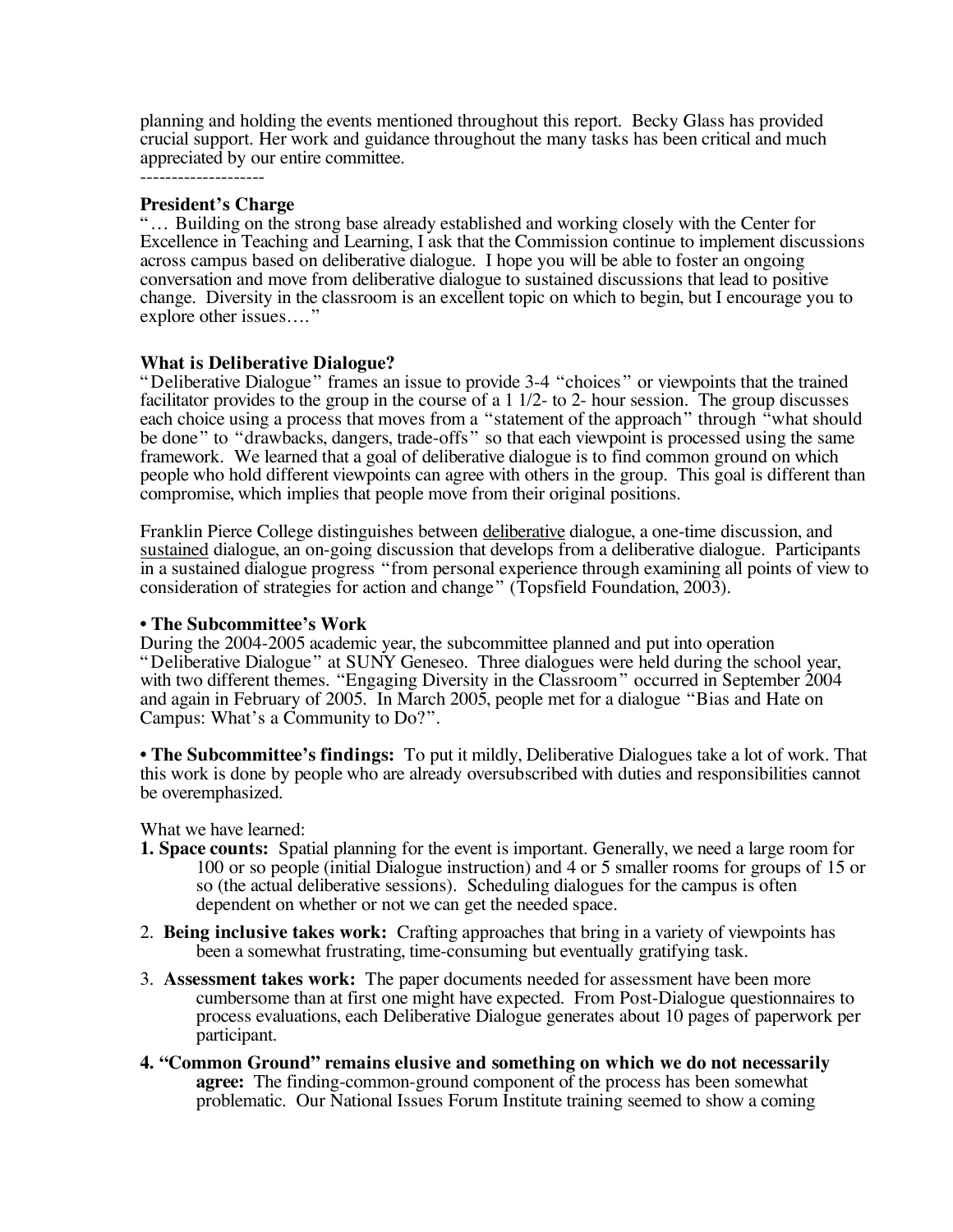together by the group on issues after they have been discussed. In our Geneseo dialogues, a few facilitators report that their group has gotten to this point, but most have not. The facilitators have had much discussion as to the importance of this aspect of the dialogues. Is achieving "Common Ground" possible, or even desirable? Does "Common Ground" mean agreement on action to be taken? Commitment to the process of Deliberative Dialogue? Recognition that there *is* an issue or problem at hand? Additionally, facilitators reported that some Dialogue participants were suspicious of the very idea of "Common Ground" as a goal.

### *Community Response To The Dialogues*

Generally, participant response to both Deliberative Dialogues has been positive. For instance, after the first dialogue, 80% of questionnaire respondents answered "Yes" that they recognized options that they had not seen before the dialogue. And in process evaluations for the last two dialogues, respondents overwhelmingly (i.e., 37 out of 38 and 41 out of 43, respectively) "agreed" or " strongly agreed" with a statement asking if they liked the Deliberative Dialogue process.

Of course, within such favorable feedback, there is a wide range of individual responses. Some positive comments taken from evaluations completed after the dialogues: *"Wonderful and Challenging," "Would like to see more," "This type of engagement is important," "Dazzling! Much more than I expected," "Great opportunity for students & faculty to get together-wish more would attend."*

Some negatives: *"Requires too much discussion," "Felt like people were too cautious, trying to be politically correct," "some people dominated," "Some people used as a stage for off-the-wall suggestions."*

#### **Other Outcomes**

After the dialogue "Engaging Diversity in the Classroom," the subcommittee held brainstorming/de-briefing sessions. From these sessions emerged a number of ideas for a brochure that can be distributed to both new and established faculty who are interested in the above topic.

Facilitator training occurred on February 15, 2005. Three students and three faculty completed the training necessary to facilitate future dialogues. These new facilitators participated in the March 1, 2005 dialogue. After the March dialogue, four more people sought and received facilitator training.

We also began to reach beyond Geneseo's campus. On February 25, 2005, subcommittee members led by Robert Owens and including students Kate Steinnagel and Cindy Durand traveled to SUNY Brockport's "Building Community Through Diversity" conference. At this conference, subcommittee members gave a presentation on the Geneseo Deliberative Dialogue initiative.

Right now, we are planning to bring in facilitators from Franklin Pierce College in October 2005. During this visit, the Franklin Pierce facilitators will provide more training for our facilitators, give us an opportunity to discuss how things went with our dialogues, and find out how and if our experiences at Geneseo are similar and/or different from those at Franklin Pierce. We also hope to learn how Deliberative Dialogue might be used more widely at Geneseo (e.g., in such areas as curriculum reform). Further, we also hope to learn how to implement sustained dialogues at Geneseo.

# **Issues for the Future**

We would like Speakers or Trainers to come to the college to give us further insights into the development of our own Dialogue.<br>2. We would like to explore possi

We would like to explore possible expansion of the Dialogues into other areas. Orientation was mentioned as a potential area for expansion. We recognize that it is important that we maintain